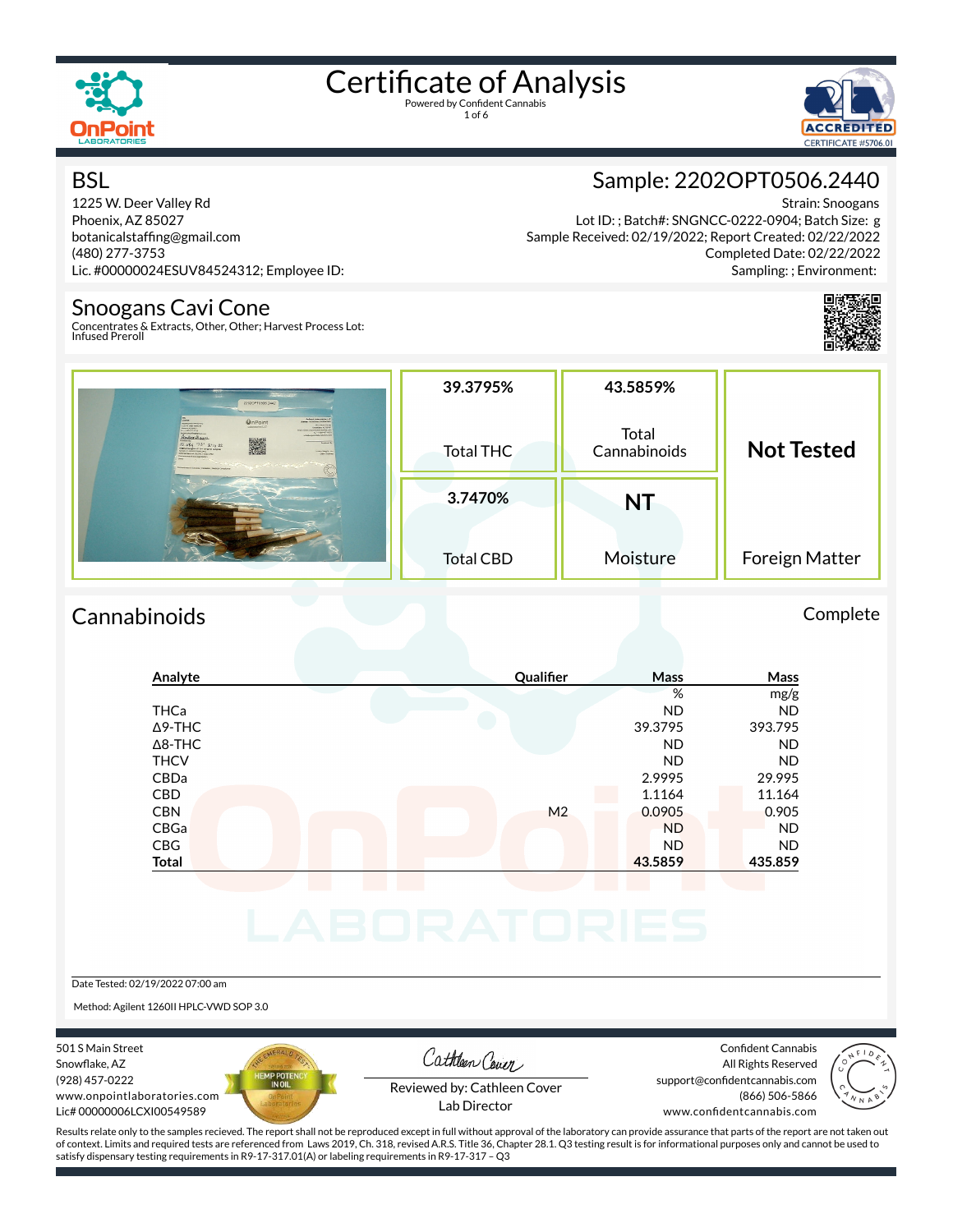

**BSL** 

## Certificate of Analysis

2 of 6



Strain: Snoogans

Completed Date: 02/22/2022 Sampling: ; Environment:

### Sample: 2202OPT0506.2440

Lot ID: ; Batch#: SNGNCC-0222-0904; Batch Size: g Sample Received: 02/19/2022; Report Created: 02/22/2022

1225 W. Deer Valley Rd Phoenix, AZ 85027 botanicalstaffing@gmail.com (480) 277-3753 Lic. #00000024ESUV84524312; Employee ID:

#### Snoogans Cavi Cone

Concentrates & Extracts, Other, Other; Harvest Process Lot: Infused Preroll

satisfy dispensary testing requirements in R9-17-317.01(A) or labeling requirements in R9-17-317 – Q3

#### Microbials Pass



| Analyte                                                                                                                                                                                            | Qualifier                   | Limit              | Units                                                | <b>Status</b> |
|----------------------------------------------------------------------------------------------------------------------------------------------------------------------------------------------------|-----------------------------|--------------------|------------------------------------------------------|---------------|
|                                                                                                                                                                                                    |                             | CFU/g              | CFU/g                                                |               |
| Aspergillus                                                                                                                                                                                        |                             | Not Detected in 1g | <b>ND</b>                                            | Pass          |
| E. Coli                                                                                                                                                                                            |                             | 100.0000           | <b>ND</b>                                            | Pass          |
| Salmonella                                                                                                                                                                                         |                             | Not Detected in 1g | <b>ND</b>                                            | Pass          |
|                                                                                                                                                                                                    |                             |                    |                                                      |               |
|                                                                                                                                                                                                    |                             |                    |                                                      |               |
|                                                                                                                                                                                                    |                             |                    |                                                      |               |
|                                                                                                                                                                                                    |                             |                    |                                                      |               |
|                                                                                                                                                                                                    |                             |                    |                                                      |               |
|                                                                                                                                                                                                    |                             |                    |                                                      |               |
|                                                                                                                                                                                                    |                             |                    |                                                      |               |
|                                                                                                                                                                                                    |                             |                    |                                                      |               |
|                                                                                                                                                                                                    |                             |                    |                                                      |               |
|                                                                                                                                                                                                    |                             |                    |                                                      |               |
|                                                                                                                                                                                                    |                             |                    |                                                      |               |
|                                                                                                                                                                                                    |                             |                    |                                                      |               |
|                                                                                                                                                                                                    |                             |                    |                                                      |               |
|                                                                                                                                                                                                    |                             |                    |                                                      |               |
|                                                                                                                                                                                                    |                             |                    |                                                      |               |
|                                                                                                                                                                                                    |                             |                    |                                                      |               |
|                                                                                                                                                                                                    |                             |                    |                                                      |               |
|                                                                                                                                                                                                    |                             |                    |                                                      |               |
|                                                                                                                                                                                                    |                             |                    |                                                      |               |
|                                                                                                                                                                                                    |                             |                    |                                                      |               |
|                                                                                                                                                                                                    | LABORATORIES                |                    |                                                      |               |
|                                                                                                                                                                                                    |                             |                    |                                                      |               |
|                                                                                                                                                                                                    |                             |                    |                                                      |               |
| Date Tested: 02/18/2022 12:00 am                                                                                                                                                                   |                             |                    |                                                      |               |
| Method: BioRad qPCR                                                                                                                                                                                |                             |                    |                                                      |               |
|                                                                                                                                                                                                    |                             |                    |                                                      |               |
| 501 S Main Street                                                                                                                                                                                  | Cathleen Cover              |                    | <b>Confident Cannabis</b>                            |               |
| Snowflake, AZ<br>MICROBIAL 2<br>SALMONELLA<br>(928) 457-0222                                                                                                                                       |                             |                    | All Rights Reserved<br>support@confidentcannabis.com |               |
| www.onpointlaboratories.com                                                                                                                                                                        | Reviewed by: Cathleen Cover |                    | (866) 506-5866                                       |               |
| Lic#00000006LCXI00549589                                                                                                                                                                           | Lab Director                |                    | www.confidentcannabis.com                            |               |
| Results relate only to the samples recieved. The report shall not be reproduced except in full without approval of the laboratory can provide assurance that parts of the report are not taken out |                             |                    |                                                      |               |
| of context. Limits and required tests are referenced from Laws 2019, Ch. 318, revised A.R.S. Title 36, Chapter 28.1. Q3 testing result is for informational purposes only and cannot be used to    |                             |                    |                                                      |               |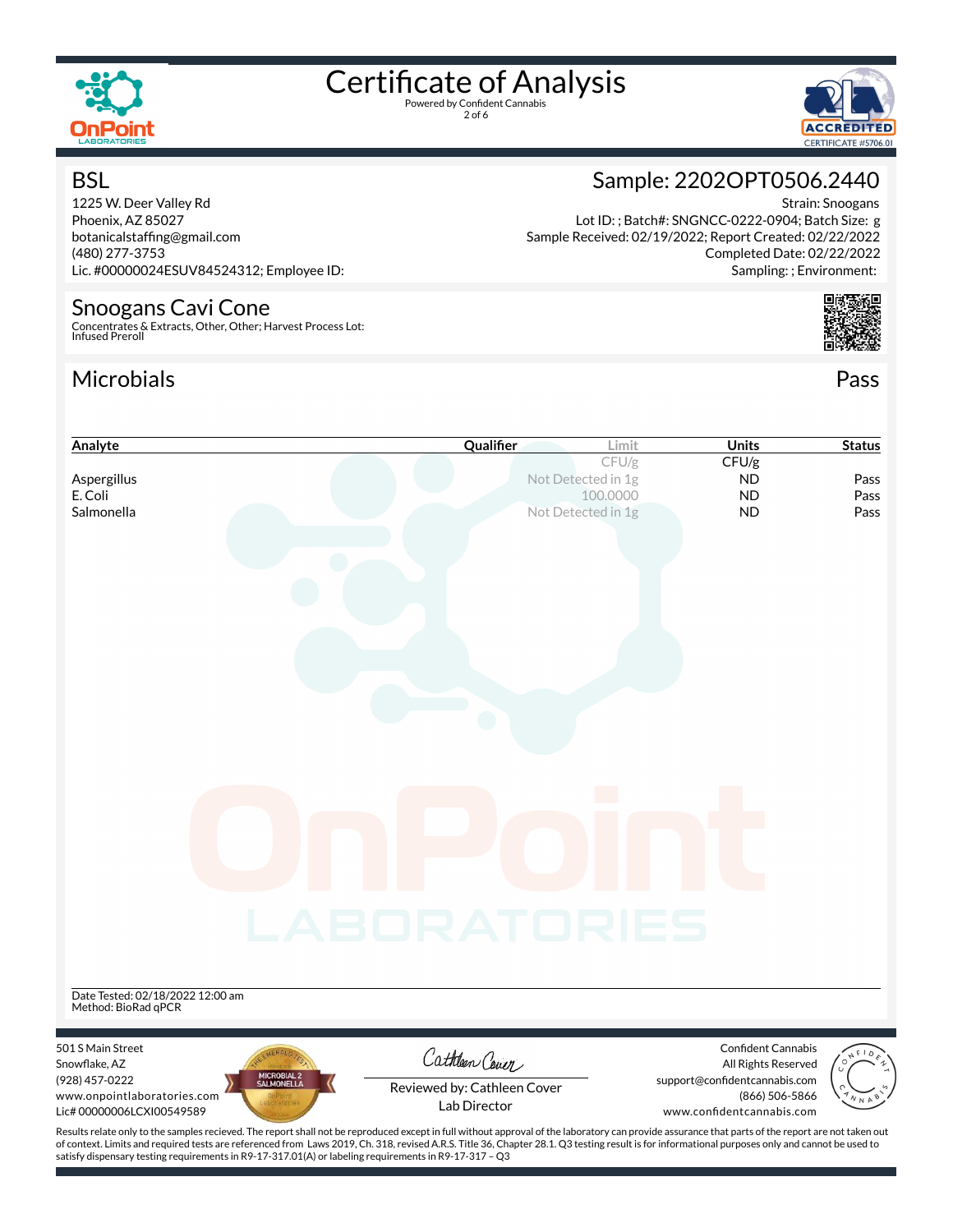

BSL

## Certificate of Analysis

3 of 6



Strain: Snoogans

### Sample: 2202OPT0506.2440

Lot ID: ; Batch#: SNGNCC-0222-0904; Batch Size: g

1225 W. Deer Valley Rd Phoenix, AZ 85027 botanicalstaffing@gmail.com (480) 277-3753 Lic. #00000024ESUV84524312; Employee ID:

#### Snoogans Cavi Cone

Concentrates & Extracts, Other, Other; Harvest Process Lot: Infused Preroll

#### Mycotoxins Pass





| Analyte                                                                    | Qualifier         | LOQ                                         | Limit                     | <b>Units</b>                         | <b>Status</b>                                                                |  |
|----------------------------------------------------------------------------|-------------------|---------------------------------------------|---------------------------|--------------------------------------|------------------------------------------------------------------------------|--|
| Ochratoxin A<br><b>Total Aflatoxins</b>                                    |                   | PPB<br>10.0000<br>10.0000                   | PPB<br>20.0000<br>20.0000 | <b>PPB</b><br><b>ND</b><br><b>ND</b> | Pass<br>Pass                                                                 |  |
|                                                                            |                   |                                             |                           |                                      |                                                                              |  |
|                                                                            |                   |                                             |                           |                                      |                                                                              |  |
|                                                                            |                   |                                             |                           |                                      |                                                                              |  |
|                                                                            |                   |                                             |                           |                                      |                                                                              |  |
|                                                                            |                   |                                             |                           |                                      |                                                                              |  |
|                                                                            |                   |                                             |                           |                                      |                                                                              |  |
|                                                                            |                   |                                             |                           |                                      |                                                                              |  |
|                                                                            |                   |                                             |                           |                                      |                                                                              |  |
|                                                                            |                   |                                             |                           |                                      |                                                                              |  |
|                                                                            | LABORATORIES      |                                             |                           |                                      |                                                                              |  |
|                                                                            |                   |                                             |                           |                                      |                                                                              |  |
| Date Tested: 02/19/2022 12:00 am                                           |                   |                                             |                           |                                      |                                                                              |  |
| Method: Agilent Ultivo LC/MS                                               |                   |                                             |                           |                                      |                                                                              |  |
| 501 S Main Street<br>Snowflake, AZ                                         |                   | Cathleen Cover                              |                           |                                      | Confident Cannabis<br>All Rights Reserved                                    |  |
| (928) 457-0222<br>www.onpointlaboratories.com<br>Lic# 00000006LCXI00549589 | <b>MYCOTOXINS</b> | Reviewed by: Cathleen Cover<br>Lab Director |                           |                                      | support@confidentcannabis.com<br>(866) 506-5866<br>www.confidentcannabis.com |  |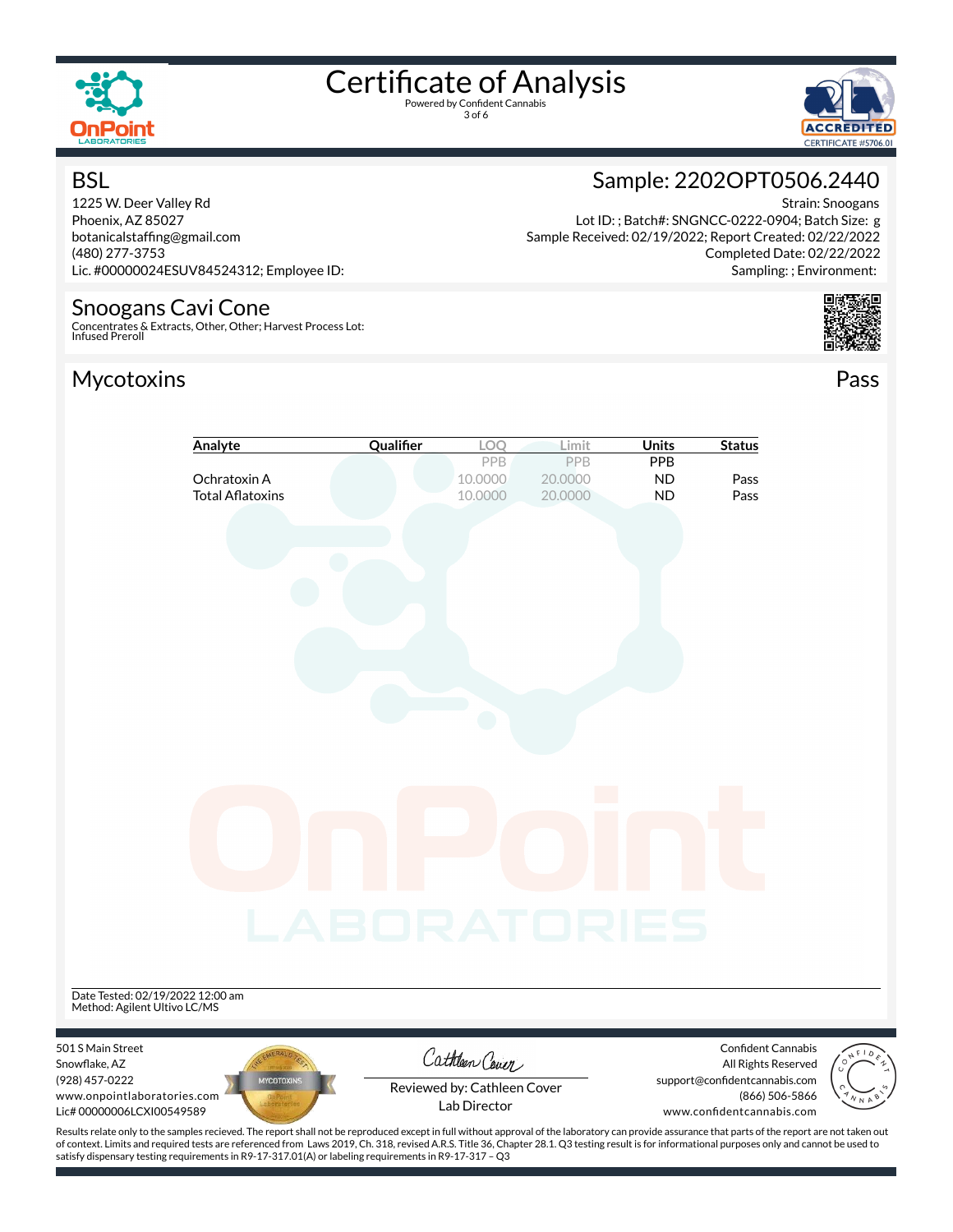

**BSL** 

## Certificate of Analysis

4 of 6



Strain: Snoogans

Completed Date: 02/22/2022 Sampling: ; Environment:

### Sample: 2202OPT0506.2440

Lot ID: ; Batch#: SNGNCC-0222-0904; Batch Size: g Sample Received: 02/19/2022; Report Created: 02/22/2022

1225 W. Deer Valley Rd Phoenix, AZ 85027 botanicalstaffing@gmail.com (480) 277-3753 Lic. #00000024ESUV84524312; Employee ID:

#### Snoogans Cavi Cone

Concentrates & Extracts, Other, Other; Harvest Process Lot: Infused Preroll

#### Heavy Metals **Pass**



|                                               | Analyte                     | Qualifier    | Mass                                                                                                         | LOQ              | Limit              | <b>Status</b>                                   |  |
|-----------------------------------------------|-----------------------------|--------------|--------------------------------------------------------------------------------------------------------------|------------------|--------------------|-------------------------------------------------|--|
|                                               |                             |              | <b>PPB</b>                                                                                                   | PPB              | PPB                |                                                 |  |
|                                               | Arsenic                     |              | 248.52                                                                                                       | 200.00           | 400.00             | Pass                                            |  |
|                                               | Cadmium<br>Lead             |              | <loq<br><loq< td=""><td>200.00<br/>500.00</td><td>400.00</td><td>Pass<br/>Pass</td><td></td></loq<></loq<br> | 200.00<br>500.00 | 400.00             | Pass<br>Pass                                    |  |
|                                               | Mercury                     |              | <loq< td=""><td>600.00</td><td>1000.00<br/>1200.00</td><td>Pass</td><td></td></loq<>                         | 600.00           | 1000.00<br>1200.00 | Pass                                            |  |
|                                               |                             |              |                                                                                                              |                  |                    |                                                 |  |
|                                               |                             |              |                                                                                                              |                  |                    |                                                 |  |
|                                               |                             |              |                                                                                                              |                  |                    |                                                 |  |
|                                               |                             |              |                                                                                                              |                  |                    |                                                 |  |
|                                               |                             |              |                                                                                                              |                  |                    |                                                 |  |
|                                               |                             |              |                                                                                                              |                  |                    |                                                 |  |
|                                               |                             |              |                                                                                                              |                  |                    |                                                 |  |
|                                               |                             |              |                                                                                                              |                  |                    |                                                 |  |
|                                               |                             |              |                                                                                                              |                  |                    |                                                 |  |
|                                               |                             |              |                                                                                                              |                  |                    |                                                 |  |
|                                               |                             |              |                                                                                                              |                  |                    |                                                 |  |
|                                               |                             |              |                                                                                                              |                  |                    |                                                 |  |
|                                               |                             |              |                                                                                                              |                  |                    |                                                 |  |
|                                               |                             |              |                                                                                                              |                  |                    |                                                 |  |
|                                               |                             |              |                                                                                                              |                  |                    |                                                 |  |
|                                               |                             |              |                                                                                                              |                  |                    |                                                 |  |
|                                               |                             |              |                                                                                                              |                  |                    |                                                 |  |
|                                               |                             |              |                                                                                                              |                  |                    |                                                 |  |
|                                               |                             |              |                                                                                                              |                  |                    |                                                 |  |
|                                               |                             |              |                                                                                                              |                  |                    |                                                 |  |
|                                               |                             | LABORATORIES |                                                                                                              |                  |                    |                                                 |  |
|                                               |                             |              |                                                                                                              |                  |                    |                                                 |  |
|                                               |                             |              |                                                                                                              |                  |                    |                                                 |  |
|                                               |                             |              |                                                                                                              |                  |                    |                                                 |  |
| Date Tested: 02/20/2022 12:00 am              |                             |              |                                                                                                              |                  |                    |                                                 |  |
| Method: Agilent 7800 ICP MS                   |                             |              |                                                                                                              |                  |                    |                                                 |  |
|                                               |                             |              |                                                                                                              |                  |                    |                                                 |  |
| 501 S Main Street                             |                             |              | Cathleen Cover                                                                                               |                  |                    | <b>Confident Cannabis</b>                       |  |
| Snowflake, AZ                                 |                             |              |                                                                                                              |                  |                    | All Rights Reserved                             |  |
| (928) 457-0222<br>www.onpointlaboratories.com | HEAVY METALS<br>IN HEMP OIL |              | Reviewed by: Cathleen Cover                                                                                  |                  |                    | support@confidentcannabis.com<br>(866) 506-5866 |  |
| Lic# 00000006LCXI00549589                     |                             |              | Lab Director                                                                                                 |                  |                    | www.confidentcannabis.com                       |  |
|                                               |                             |              |                                                                                                              |                  |                    |                                                 |  |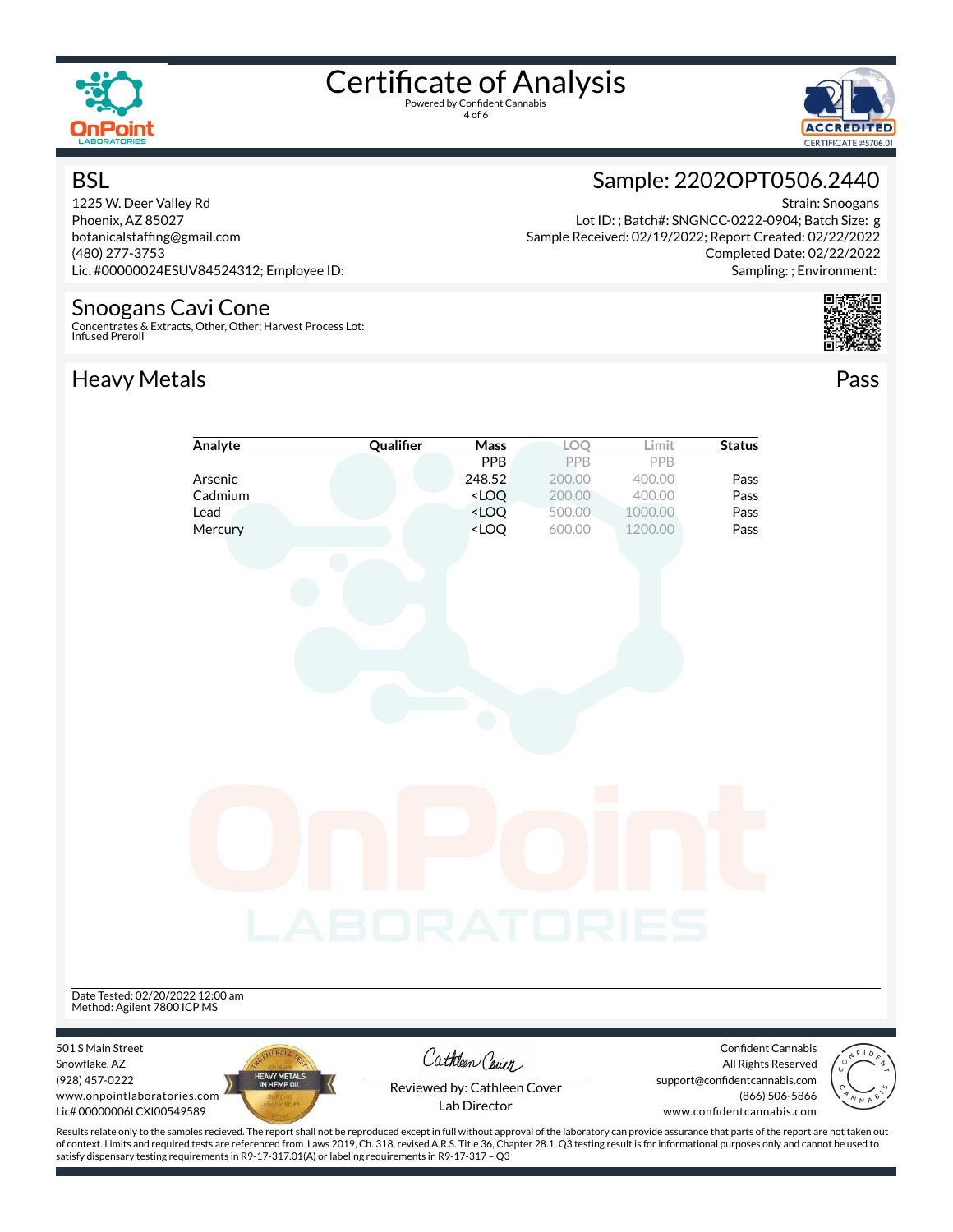

# Certificate of Analysis



#### **BSL**

1225 W. Deer Valley Rd Phoenix, AZ 85027 botanicalstaffing@gmail.com (480) 277-3753 Lic. #00000024ESUV84524312; Employee ID:

#### Snoogans Cavi Cone

Concentrates & Extracts, Other, Other; Harvest Process Lot: Infused Preroll

| <b>Pesticides</b>   |                |            |            |            |               |                    |                |            |        |            | Pass          |
|---------------------|----------------|------------|------------|------------|---------------|--------------------|----------------|------------|--------|------------|---------------|
| Analyte             | Qualifier      | LOO        | Limit      | Units      | <b>Status</b> | Analyte            | Qualifier      | LOO        | Limit  | Units      | <b>Status</b> |
|                     |                | <b>PPM</b> | <b>PPM</b> | <b>PPM</b> |               |                    |                | <b>PPM</b> | PPM    | <b>PPM</b> |               |
| <b>DDVP</b>         |                | 0.0500     | 0.1000     | <b>ND</b>  | Pass          | Hexythiazox        | V <sub>1</sub> | 0.5000     | 1.0000 | <b>ND</b>  | Pass          |
| Abamectin           | V1L1           | 0.2500     | 0.5000     | <b>ND</b>  | Pass          | Imazalil           |                | 0.1000     | 0.2000 | <b>ND</b>  | Pass          |
| Acephate            |                | 0.2000     | 0.4000     | <b>ND</b>  | Pass          | Imidacloprid       |                | 0.2000     | 0.4000 | <b>ND</b>  | Pass          |
| Acequinocyl         | V1L1           | 1.0000     | 2.0000     | <b>ND</b>  | Pass          | Kresoxim Methyl    |                | 0.2000     | 0.4000 | <b>ND</b>  | Pass          |
| Acetamiprid         |                | 0.1000     | 0.2000     | <b>ND</b>  | Pass          | Malathion          |                | 0.1000     | 0.2000 | <b>ND</b>  | Pass          |
| Aldicarb            |                | 0.2000     | 0.4000     | <b>ND</b>  | Pass          | Metalaxyl          |                | 0.1000     | 0.2000 | <b>ND</b>  | Pass          |
| Azoxystrobin        |                | 0.1000     | 0.2000     | <b>ND</b>  | Pass          | Methiocarb         |                | 0.1000     | 0.2000 | <b>ND</b>  | Pass          |
| Bifenazate          |                | 0.1000     | 0.2000     | <b>ND</b>  | Pass          | Methomyl           |                | 0.2000     | 0.4000 | <b>ND</b>  | Pass          |
| Bifenthrin          | L1V1           | 0.1000     | 0.2000     | <b>ND</b>  | Pass          | Myclobutanil       | L1V1           | 0.1000     | 0.2000 | <b>ND</b>  | Pass          |
| Boscalid            | V1L1           | 0.2000     | 0.4000     | <b>ND</b>  | Pass          | Naled              |                | 0.2500     | 0.5000 | <b>ND</b>  | Pass          |
| Carbarvl            |                | 0.1000     | 0.2000     | <b>ND</b>  | Pass          | Oxamvl             |                | 0.5000     | 1.0000 | <b>ND</b>  | Pass          |
| Carbofuran          |                | 0.1000     | 0.2000     | <b>ND</b>  | Pass          | Paclobutrazol      | L1V1           | 0.2000     | 0.4000 | <b>ND</b>  | Pass          |
| Chlorantraniliprole | V1L1           | 0.1000     | 0.2000     | <b>ND</b>  | Pass          | Permethrins        | V1L1           | 0.1000     | 0.2000 | <b>ND</b>  | Pass          |
| Chlorfenapyr        | V1L1           | 0.5000     | 1.0000     | <b>ND</b>  | Pass          | Phosmet            |                | 0.1000     | 0.2000 | <b>ND</b>  | Pass          |
| Chlorpyrifos        |                | 0.1000     | 0.2000     | <b>ND</b>  | Pass          | Piperonyl Butoxide |                | 1.0000     | 2.0000 | <b>ND</b>  | Pass          |
| Clofentezine        |                | 0.1000     | 0.2000     | <b>ND</b>  | Pass          | Prallethrin        |                | 0.1000     | 0.2000 | <b>ND</b>  | Pass          |
| Cyfluthrin          | V1L1           | 0.5000     | 1.0000     | <b>ND</b>  | Pass          | Propiconazole      |                | 0.2000     | 0.4000 | <b>ND</b>  | Pass          |
| Cypermethrin        | V1L1           | 0.5000     | 1.0000     | <b>ND</b>  | Pass          | Propoxur           |                | 0.1000     | 0.2000 | <b>ND</b>  | Pass          |
| Daminozide          | L1             | 0.5000     | 1.0000     | <b>ND</b>  | Pass          | Pyrethrins         | V1L1           | 0.5000     | 1.0000 | <b>ND</b>  | Pass          |
| Diazinon            |                | 0.1000     | 0.2000     | <b>ND</b>  | Pass          | Pyridaben          |                | 0.1000     | 0.2000 | <b>ND</b>  | Pass          |
| Dimethoate          |                | 0.1000     | 0.2000     | <b>ND</b>  | Pass          | Spinosad           |                | 0.1000     | 0.2000 | <b>ND</b>  | Pass          |
| Ethoprophos         |                | 0.1000     | 0.2000     | <b>ND</b>  | Pass          | Spiromesifen       |                | 0.1000     | 0.2000 | <b>ND</b>  | Pass          |
| Etofenprox          |                | 0.2000     | 0.4000     | <b>ND</b>  | Pass          | Spirotetramat      |                | 0.1000     | 0.2000 | <b>ND</b>  | Pass          |
| Etoxazole           |                | 0.1000     | 0.2000     | <b>ND</b>  | Pass          | Spiroxamine        |                | 0.2000     | 0.4000 | <b>ND</b>  | Pass          |
| Fenoxycarb          |                | 0.1000     | 0.2000     | <b>ND</b>  | Pass          | Tebuconazole       | <b>L1V1</b>    | 0.2000     | 0.4000 | <b>ND</b>  | Pass          |
| Fenpyroximate       | V <sub>1</sub> | 0.2000     | 0.4000     | <b>ND</b>  | Pass          | Thiacloprid        |                | 0.1000     | 0.2000 | <b>ND</b>  | Pass          |
| Fipronil            |                | 0.2000     | 0.4000     | <b>ND</b>  | Pass          | Thiamethoxam       |                | 0.1000     | 0.2000 | <b>ND</b>  | Pass          |
| Flonicamid          | V <sub>1</sub> | 0.5000     | 1.0000     | <b>ND</b>  | Pass          | Trifloxystrobin    |                | 0.1000     | 0.2000 | <b>ND</b>  | Pass          |
| Fludioxonil         |                | 0.2000     | 0.4000     | <b>ND</b>  | Pass          |                    |                |            |        |            |               |



Date Tested: 02/19/2022 12:00 am Method: Agilent Ultivo LC/MS

501 S Main Street Snowflake, AZ (928) 457-0222 www.onpointlaboratories.com Lic# 00000006LCXI00549589



Cathleen Cover

Confident Cannabis All Rights Reserved support@confidentcannabis.com (866) 506-5866



Reviewed by: Cathleen Cover Lab Director

www.confidentcannabis.com

Results relate only to the samples recieved. The report shall not be reproduced except in full without approval of the laboratory can provide assurance that parts of the report are not taken out of context. Limits and required tests are referenced from Laws 2019, Ch. 318, revised A.R.S. Title 36, Chapter 28.1. Q3 testing result is for informational purposes only and cannot be used to satisfy dispensary testing requirements in R9-17-317.01(A) or labeling requirements in R9-17-317 – Q3

### Sample: 2202OPT0506.2440

Strain: Snoogans Lot ID: ; Batch#: SNGNCC-0222-0904; Batch Size: g Sample Received: 02/19/2022; Report Created: 02/22/2022 Completed Date: 02/22/2022 Sampling: ; Environment: